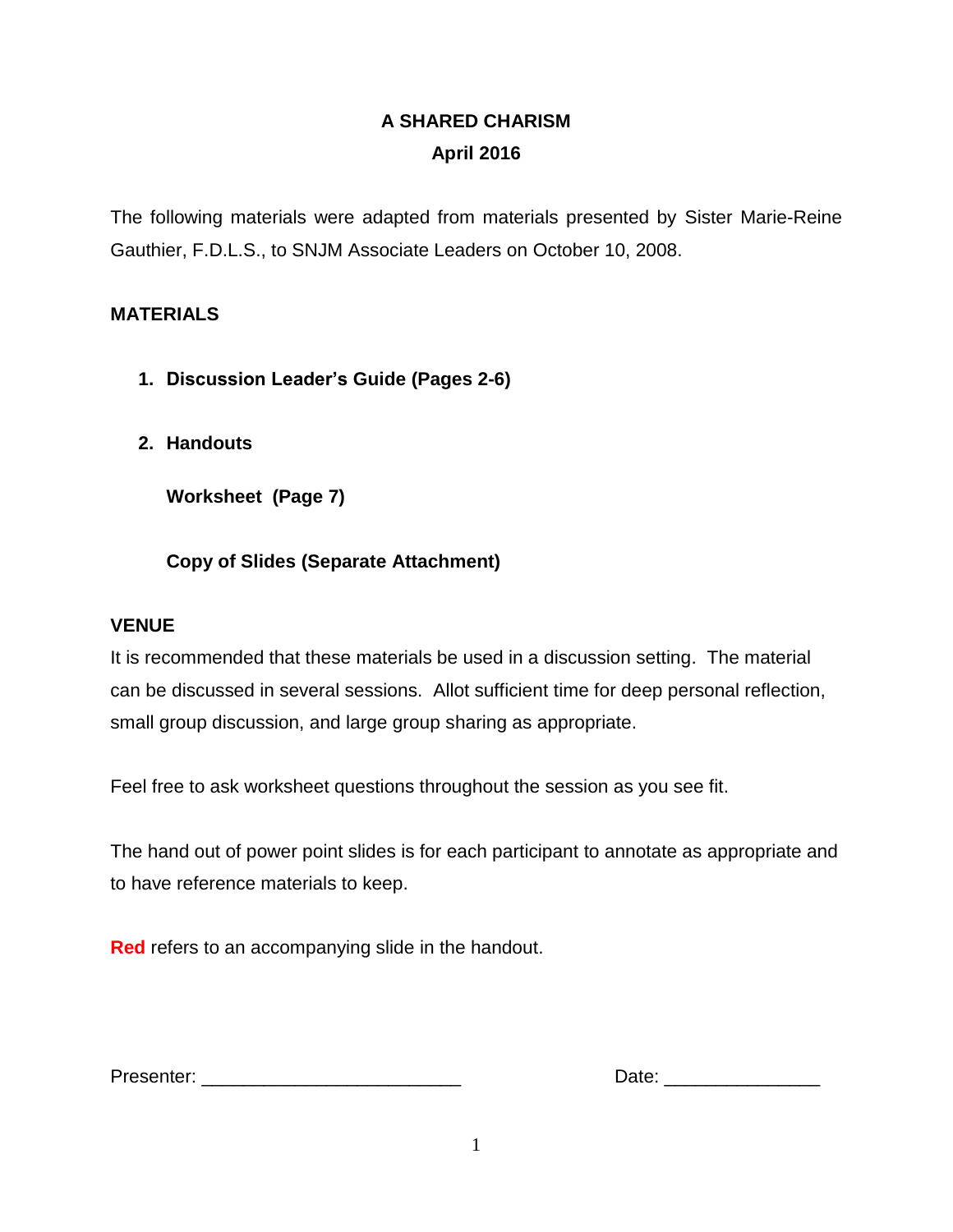#### **DISCUSSION LEADER'S GUIDE**

### **Introduction of Session by Leader (specifics dependent on group gathered)**

#### **A Shared Charism**

In the past 35 years, we have seen a new dynamic arise in the Church, that of associates being called to the charism of a religious Congregation. This leads us to reflect on the meanings and the implications of this new reality for the Church and on the relationship between the associates to the charism and to the Congregation.

#### **Early History**

In the early history of our Church, those who were baptized shared the same spirituality founded on baptismal faith and gifts of the Spirit. The baptized lived this spirituality in many ways. Over centuries, a hierarchical organization of states of life developed. In the  $19<sup>th</sup>$  and  $20<sup>th</sup>$  centuries the Church rediscovered secular values and the importance of the laity, and acknowledged the theological and spiritual value of secularity.

#### **Vatican II**

With Vatican Council II, in 1963, a move toward a Church of communion gradually took place. The call to sanctity of all baptized persons was affirmed in *Lumen Gentium*. It was a unique sanctity that the baptized, moved by the Spirit of God, cultivated in various kinds of lifestyles and in different occupations. The Council text called for the shift from a hierarchical organization to an organization in which the states of life complement each other, and whose rich diversity finds its source in baptism and the gift of the Spirit. The most important change was to establish that the laity participates in the three functions of Christ (priest, prophet and king) and in the same mission in the Church.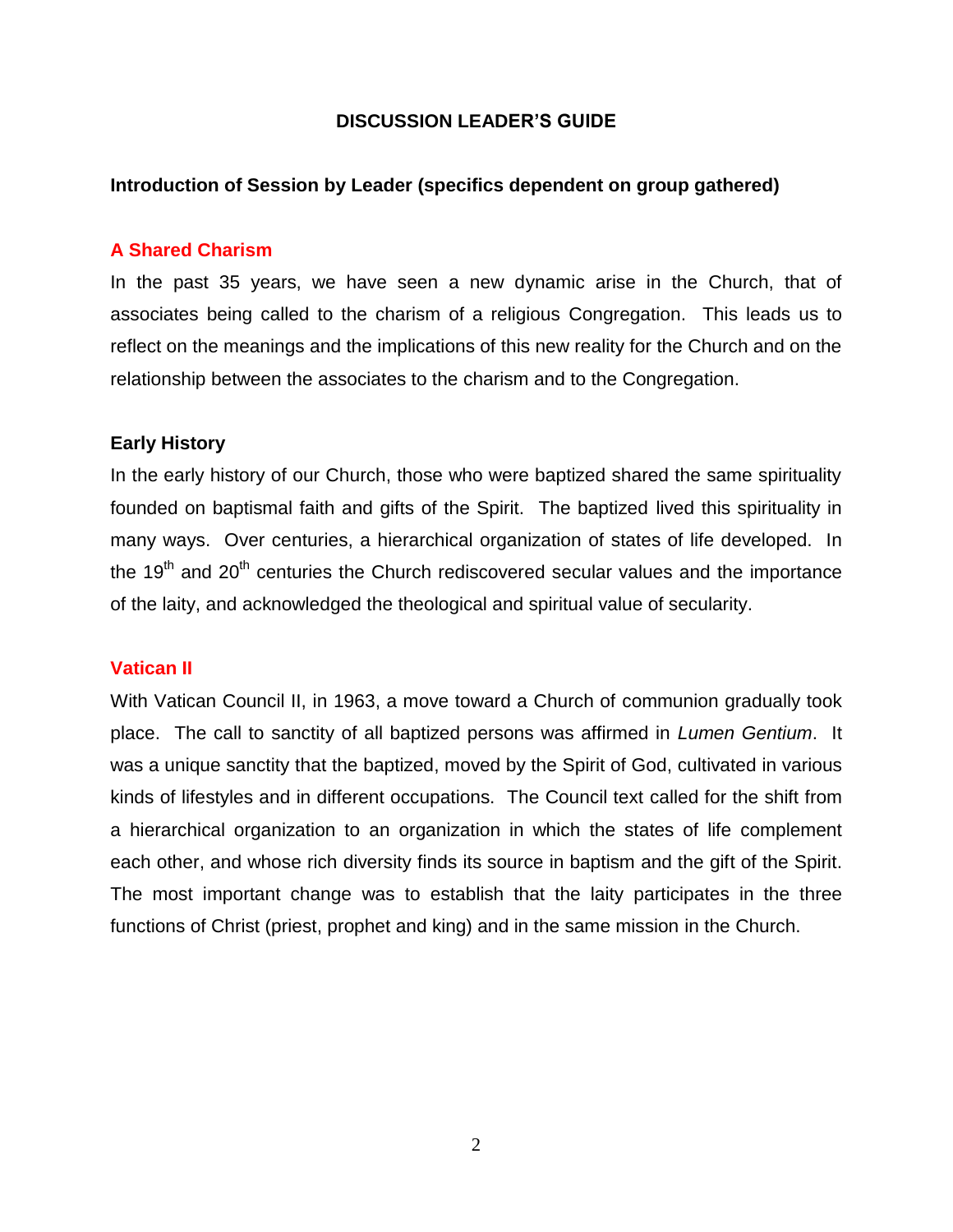#### **Post Vatican II Period**

The post-conciliar period saw the birth of numerous movements. Hundreds of groups formed to share the Gospel and to witness to their faith in their everyday lives. In addition, we witnessed the birth of ecclesial movements such as Encounter, Cursillo, and the Charismatic Movement, etc.

What was happening in religious life at the same time? For over fifty years, religious life has gone through a period of transformation: major changes made after the Council, loss of members, few recruits, repercussions arising from changes in the situation of the Church in secularized societies, fundamental reflection on the charism of the foundation and its relevance today. This redefinition brought about an upheaval in the touchstones and the traditional understandings of religious life.

### **What is the Phenomenon of Associates Living The Charism of A Congregation??**

On the other hand, we witnessed the emergence of new communities, some of whom have broken down boundaries between religious life and lay life. A number of groups of the laity were formed around religious communities who never had any before, either at the request of the laity themselves, or on the initiative of the community. Because of this, the phenomenon of associates to the charism of a Congregation was born.

# **How does the call to be an associate fit within the basic call of all who have been baptized?**

#### **Baptism—Foundation of Christian Life**

#### **Baptism**

The call of associates to a Congregation is rooted in the fundamental call of baptism.

#### *"Where do you live? – Come and see…" (John 1:39)*

The fundamental call to all baptized persons is a call to follow Christ in his relationship to the Father, in his relationship to people, to Creation and in his mission. The "I believe" of baptism is a first response. Baptism incorporates us in Christ.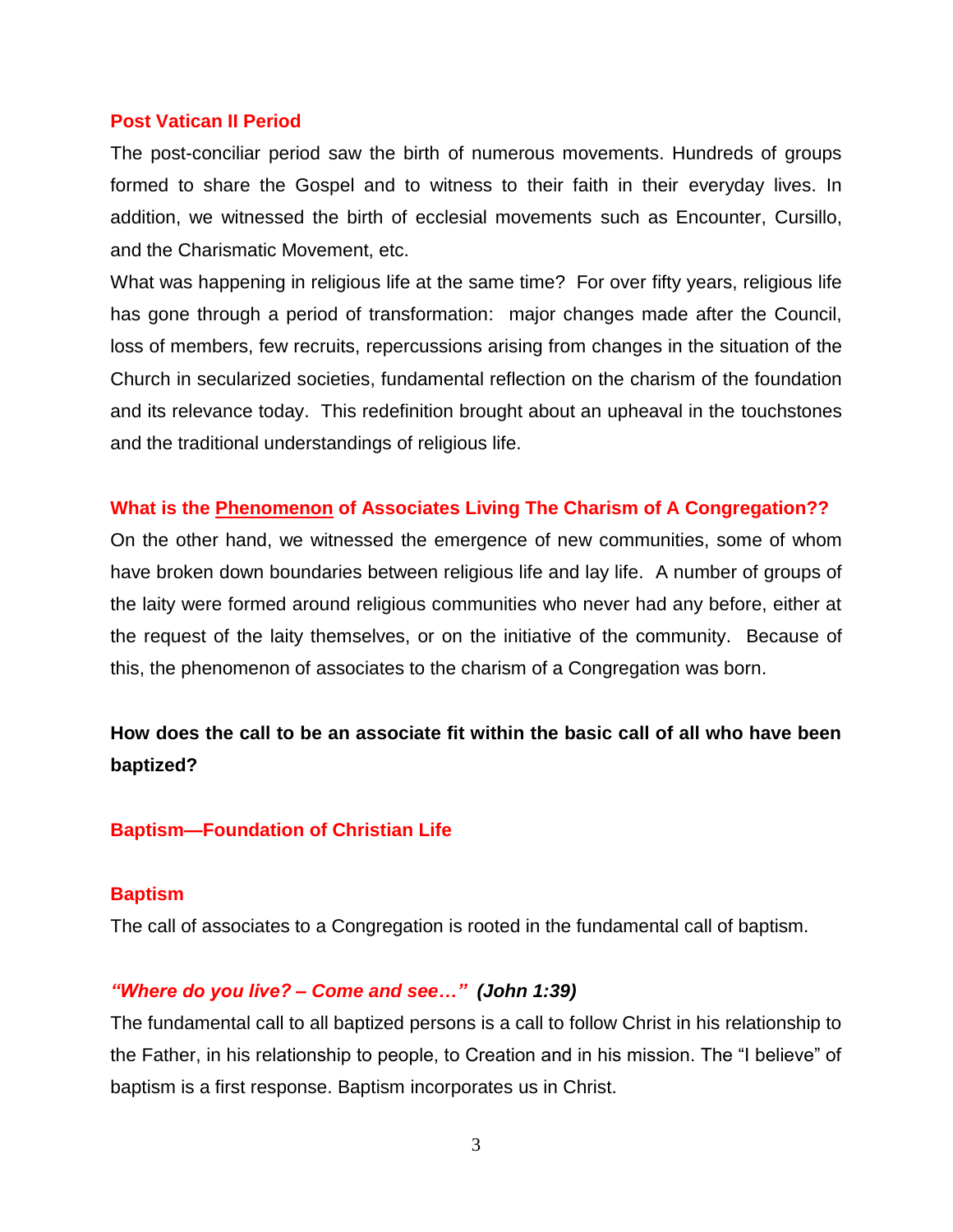#### *"I no longer call you servants but I call you friends…" (John 15:15)*

Through baptism, we become sons and daughters of God, disciples of Christ and participants in the same Spirit (1 Cor. 12:13). All disciples, established in one and the same dignity as children of God, are therefore called, through different paths, to a common vocation, holiness (*Lumen Gentium* 32 and 40). There is not holiness for the elite and holiness for the common, "two-speed" spirituality or a hierarchy of states of life. Baptism stresses the common dignity and the common vocation of all disciples.

#### *"That all may be ONE..." (John 17:21)*

Since by baptism disciples participate in the Spirit and are united in Christ, they become brothers and sisters of one another (Eph. 4:25). They must "help one another mutually, according to the diversity of the gifts received." (Gaudium et Spes 32). The common belonging to Christ results in communion among Christians. Baptism integrates us into communion.

#### *"I am among you as one who serves." (Luke 22:27)*

Through baptism, Christ makes his disciples participants in his mission: to be in the service of the Reign of God. Baptism and Confirmation, which confer upon all the Holy Spirit, call each one to participate in the unique mission of the Church. The variety and diversity of the gifts received from the Spirit serve to bring this mission to reality. The baptismal commitment takes shape in a specific vocation, and is expressed in a call to a state of life.

#### **Baptism**

#### **SPECIFIC VOCATION**

The Spirit gives to each disciple the means of putting into practice his/her following of Christ in a state of life (religious life, consecrated laity, marriage, celibacy). The person living his/her Christian life participates in the proclamation of Jesus Christ and in the coming of the Kingdom by actualizing the unique gifts bestowed by the Spirit. The grace of marriage, the grace of consecrated life or the grace of celibacy is God bursting into our lives.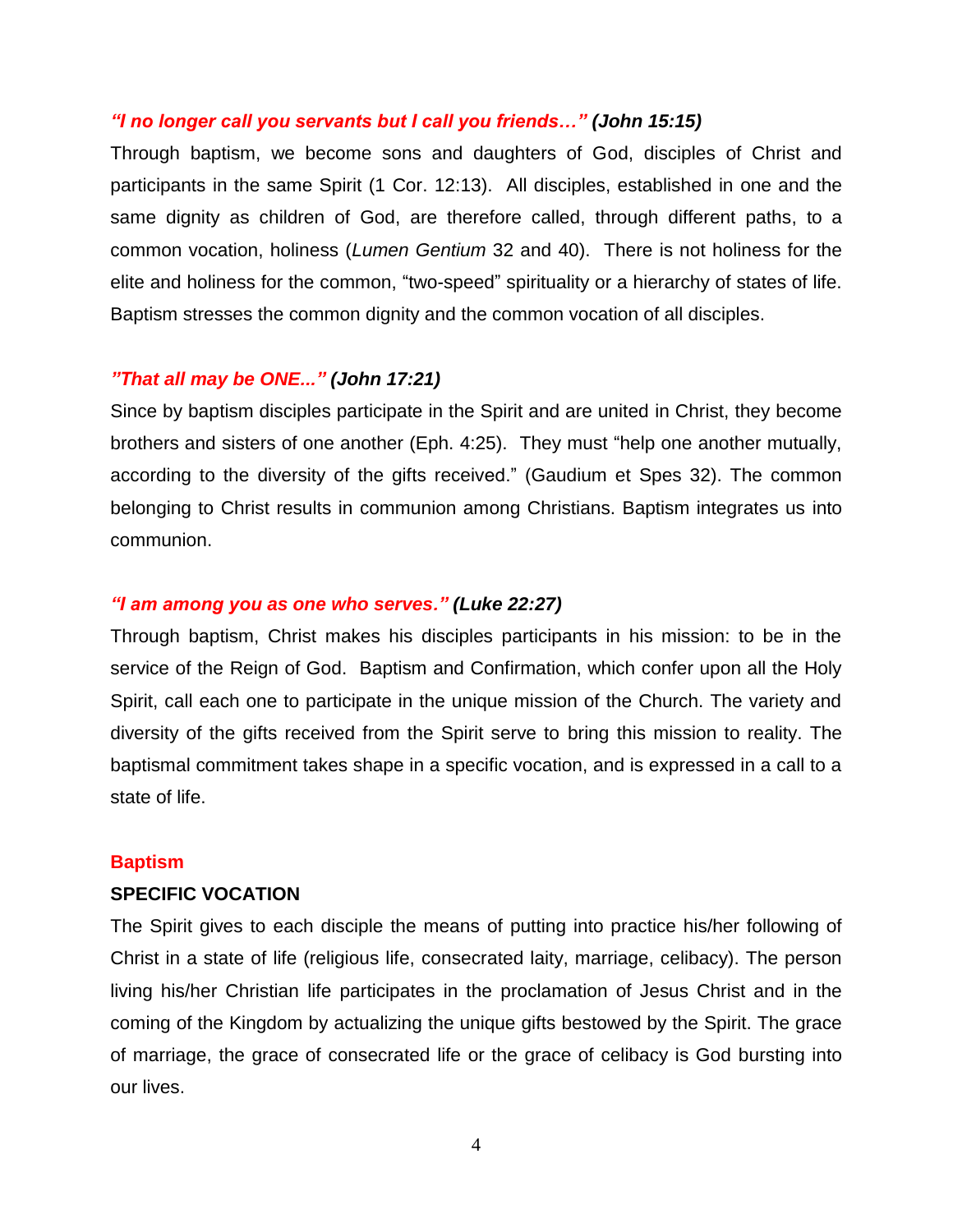#### **Our Unique Call**

#### **PARTICULAR VOCATION**

A new call can make itself heard: to give a certain colour to one's Christian life. In what does this particular call consist as it is addressed to certain persons to live the charism developed by a Congregation? Before attempting to respond, let us define what a charism is and what is a founding charism?

# **What is the meaning of the call of associates to live the charism inherent to a Congregation?**

#### **What is a charism?**

A charism includes three fundamental elements: a gift of the Spirit, made to the Church, with the purpose of building it up. The goal of the charism is always the building up of the Body of Christ, the actualization of the Church in its dimensions of communion and mission. It is oriented toward others, for the good of all.

#### **The Call of Associates to Live The Charism Inherent to a Congregation**

What is the call of associates to live the charism developed by a Congregation? It is a specific call of the Spirit to associate with a particular and strong spiritual intuition. This leads to finding a way of living one's Christian life in the world and to formulating a commitment which is sometimes expressed in a work or a form of life, and which represents an actualization of the following of Christ in a certain historical and social context.

#### **How Is A Charism Lived?**

A charism takes shape in a spirituality. It includes the two first components of charism: vision and incarnation.

As SNJM sisters and associates, we are called to live the charism as embodied by Blessed Marie-Rose. The SNJM charism is an active love which moves persons to collaborate with others in the Church's mission of education, a mission of liberating action which aims at the full development of the human person. This mission is rooted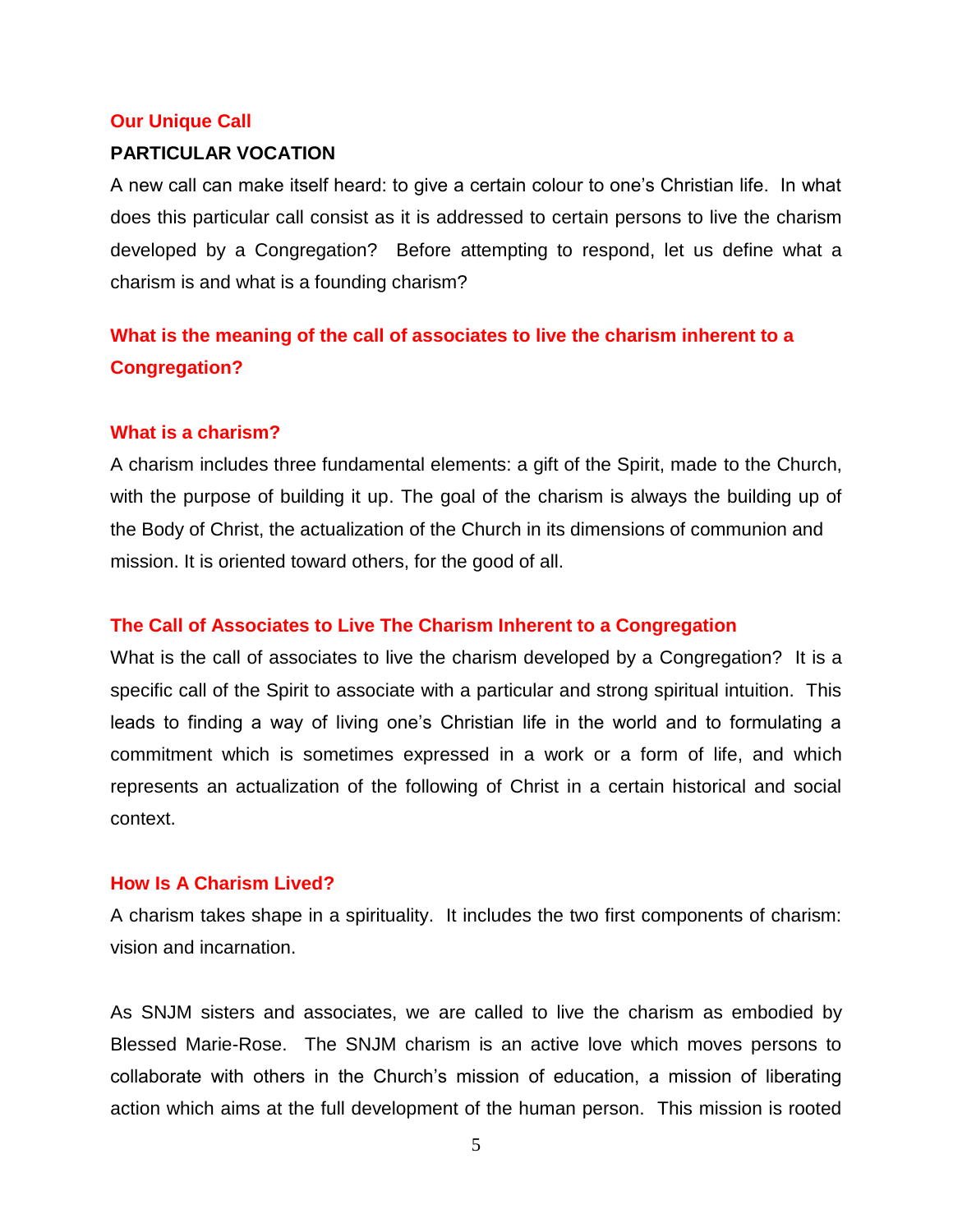in a spirituality centered on the mysteries of the Holy Names of Jesus and Mary. Sisters and associates live the charism in different, complementary ways according to our states of life.

Associates live the charism in accordance with the secular nature of our call. What is this secular nature? "God has handed over the world to women and men, so that they may participate in the work of creation, freeing it, and sanctifying themselves in a family, in a profession and in various activities of society." (Christifideles Laici 15, l) This charism and spirituality are the legacy of Blessed Marie-Rose to the Congregation.

## **Our Associate Future**

The charism, gift of the Spirit for the Church and Creation, is called to continue to grow and spread.

As we leave this time of reflection and sharing,

## *What gives you hope as we move into the future?*

**Closing (Leader's discretion)**